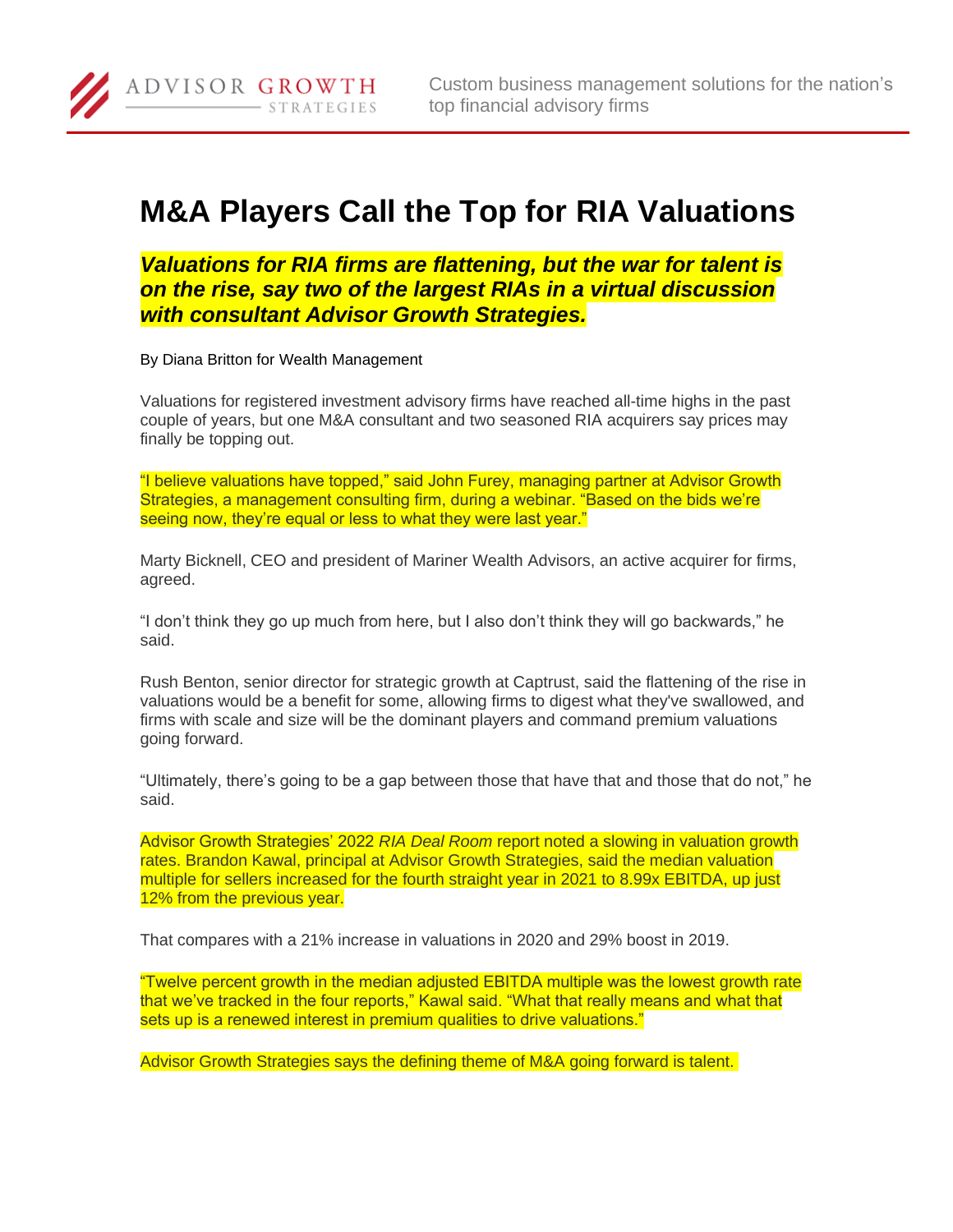"The struggle for next-generation talent is everywhere," Kawal said. "There's a lot of evidence of a tight labor market, upward wage pressure. Some of the more scaled platforms in this space have a much more efficient way of addressing talent and engaging talent, and I think a lot of RIA owners are trying to figure out, 'Do I join that? Or do I look elsewhere for it?'"

But Furey said the lofty valuations in the space are making it more difficult for RIAs to achieve internal transactions and get equity in the hands of the next generation. That's despite the fact that more financing options are available, and there's less perceived risk in such a transaction.

"The external valuation dynamic is perpetuating an inability to transition equity internally, which, frankly, I think is a big problem," he said. "With all due respect to Marty and Rush, some firms do not want to be sold. They want to carry on."

Benton pointed out that some small RIA firms are so eager for next-gen participation, they allow the younger advisors to have decision-making input in M&A transactions—which is a problem, in his eyes.

"You have a business that's worth a lot of money, but you literally cede control of the decision to your next generation, who doesn't control the business, out of loyalty to them," Benton said. "As a business owner, I can tell you Captrust—we would not do that."

The decision should lie, he argues, with the owners of the firm.

Bicknell says Mariner's M&A strategy has always centered around talent acquisition.

"As I sit at the table thinking about what we're trying to accomplish as a firm, that is the number one objective. Whether it's through recruiting, acquisition, or traditional means training and development—we're on a quest to bring talent into the organization," he said. "We're looking for organizations that have done a good job attracting and building nextgeneration advisors, next-generation talent across the organization."

With its scale, Mariner can bring better tools to those individuals and more options for their clients, Bicknell said.

But once you acquire talent, firms need a mechanism in place to get next gen to stick around, said Mark Bruno, managing director of wealth management at Informa, who moderated the virtual panel.

In June 2021, Mariner launched a program, adding 120 individuals as equity owners in the firm, and it added 30 more equity owners in January of this year.

"We will continue on an annual basis to add that next-gen talent to the cap table, based on things like being a good corporate citizen, doing the right things for the client, for the people inside the organization, being growth-minded, taking on initiatives and helping the organization grow," Bicknell said. "From our perspective, the more the better."